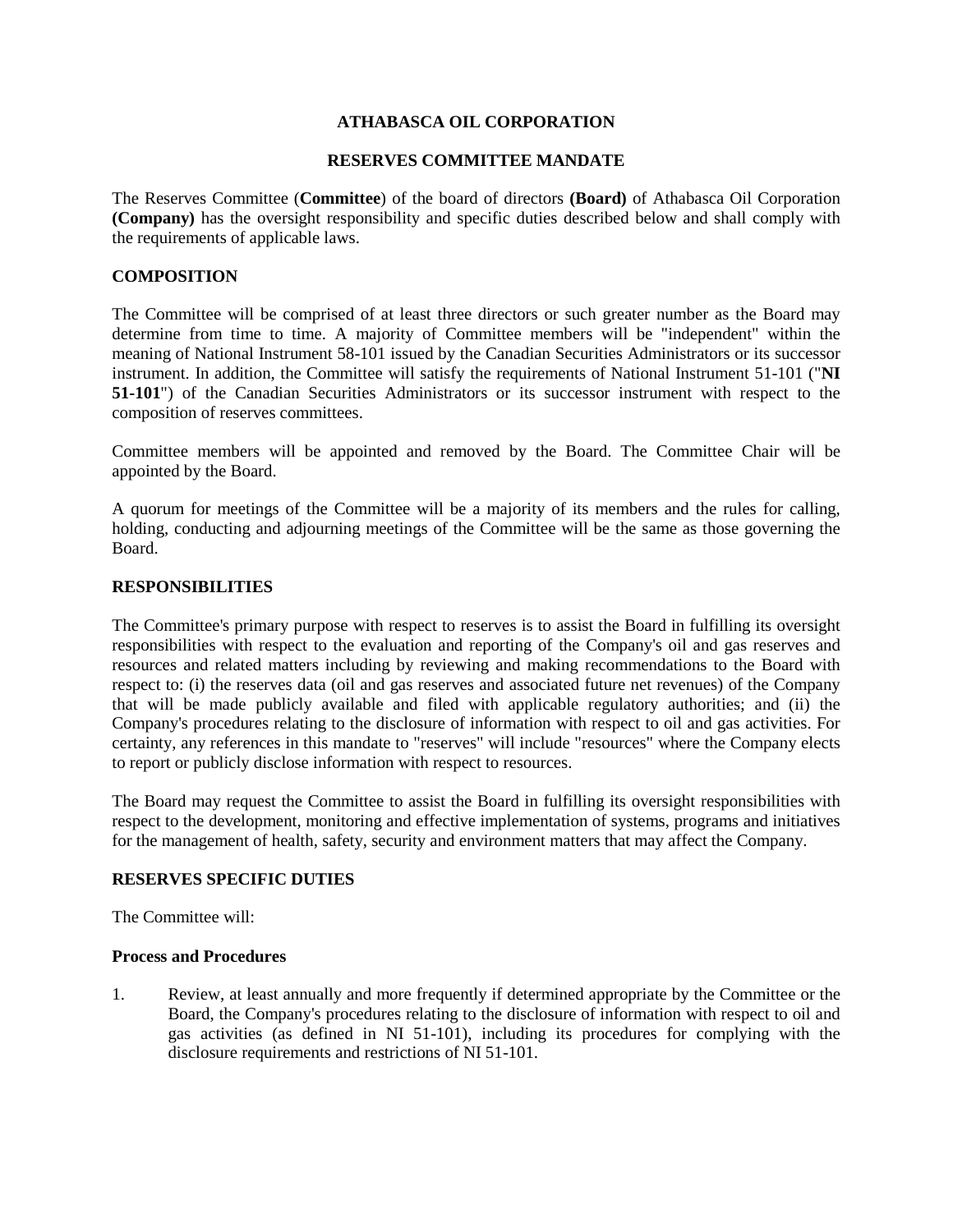- 2. Review, at least annually and more frequently if determined appropriate by the Committee or the Board, the Company's procedures for providing information to the external reserves evaluator or auditor (within the meaning of NI 51-101).
- 3. In connection with the matters in paragraphs 1 and 2 above: (i) consider the adequacy of such procedures; (ii) review compliance with applicable regulations and policies; and (iii) make appropriate reports and recommendations to the Board concerning the disclosure of the Company's oil and gas reserves data

## **Reserves Evaluator or Auditor Appointment**

- 4. In consultation with the Company's senior reserve personnel, review and report and make recommendations to the Board in respect of the engagement of the independent, qualified reserves evaluator or auditor to report to the Board on the Company's reserves data, and, in the case of any proposed change in such appointment, determine the reasons for the proposal and whether there have been disputes between the appointed qualified reserves evaluator or auditor and management of the Company.
- 5. In connection with the foregoing: (i) consider the expertise of the proposed reserves evaluator(s) or auditor(s), and, in particular, the responsible individuals; and (ii) consider the independence of the proposed reserves evaluator(s) or auditor(s).
- 6. Annually review and approve the expected fees of the independent reserve evaluators or auditors.

### **Statement of Reserves Data and Related Matters**

- 7. In consultation with the Company's senior reserve personnel, consider, review and report to the Board in respect of the scope of the report on reserves data to be conducted by the external reserves evaluator or auditor having regard to industry practices and applicable regulatory requirements including NI 51-101.
- 8. Meet with management and the external reserves evaluator or auditor prior to the approval by the Board of the filing of reserves data and the report of the external reserves evaluator or auditor to determine whether any restrictions affect the ability of the external reserves evaluator or auditor to report on reserves data without reservation and to review the reserves data and the report of the external reserves evaluator or auditor thereon.
- 9. In connection with its review of the Company's reserves data: (i) review the reserves estimates of the qualified reserves evaluators or auditors; (ii) review any material change to the Company's reserves; and (iii) meet separately with management and with the qualified reserves evaluators or auditors with respect to such estimates.
- 10. Meet separately with the qualified reserves evaluator or auditor to ask such questions as the Committee deems appropriate, which questions may, without limitation, include the following: (i) the scope of the qualified reserves evaluators or auditors engagement by the Company and, in particular, any restrictions thereon; (ii) the details of any relationship which the qualified reserves evaluator or auditor has with the Company that may affect or might be viewed as affecting its independence; (iii) the process followed by the qualified reserves evaluator or auditor in conducting its reserve analysis; (iv) whether the qualified reserves evaluator or auditor has any reason to think that any of the information provided to it was not accurate or correct; (v) whether the qualified reserves evaluator or auditor had access to all relevant information to complete their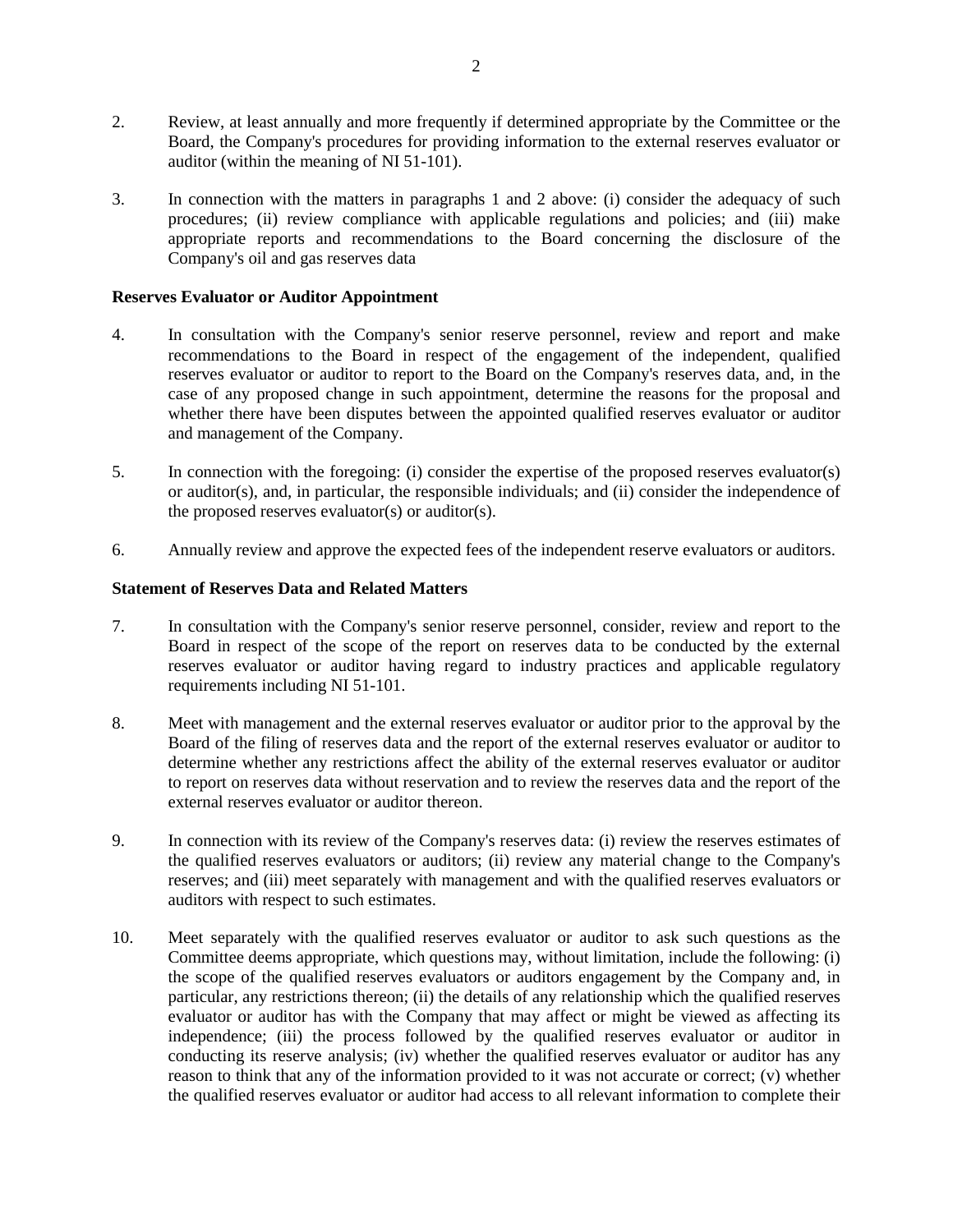engagement; (vi) consideration of pricing assumptions, levels of oil and gas production assumptions, future net revenues, operating costs, working interests, royalty burdens, required capital expenditures and timing, recovery rates and decline rates; and (vii) whether the qualified reserves evaluator or auditor considered it necessary to carry out any on-site inspections as part of its reserve analysis.

11. Review and report to the Board in respect of, including making recommendations to the Board as to whether to approve, the content and filing of the statement of reserves data and report of management and directors required under NI 51-101 and the filing of the report of the external reserves evaluator or auditor required under NI 51-101.

## **Committee Meetings**

- 12. Meet at least twice annually and as many additional times as needed to carry out its duties effectively. The Committee may, on occasion and in appropriate circumstances, hold meetings by telephone conference call.
- 13. Meet in separate, non-management, closed sessions with internal personnel or outside advisors(including the external reserves evaluator or auditor), as needed or appropriate.
- 14. Meet in separate, non-management, in camera sessions as needed or appropriate.

### **Committee Reporting**

- 15. Following each meeting of the Committee, report to the Board on the activities, findings and any recommendations of the Committee.
- 16. Annually review and approve the information regarding the Committee and the Committee's report, if any, required to be disclosed in the Company's Annual Information Form or annual Proxy Circular, as the case may be.
- 17. Prepare any reports required to be prepared by the Committee under applicable law.

### **Committee Governance**

18. Once or more annually, as the Compensation and Governance Committee (**CG Committee**) decides, receive for consideration that Committee's evaluation of this Mandate and any recommended changes. Review and assess the CG Committee's recommended changes and make recommendations to the Board for consideration.

# **Advisors/Resources**

- 19. Have the sole authority to retain, oversee, compensate and terminate independent advisors to assist the Committee in its activities.
- 20. Receive adequate funding from the Company for independent advisors and ordinary administrative expenses that are needed or appropriate for the Committee to carry out its duties.

### **Other**

21. Carry out any other appropriate duties and responsibilities assigned by the Board.